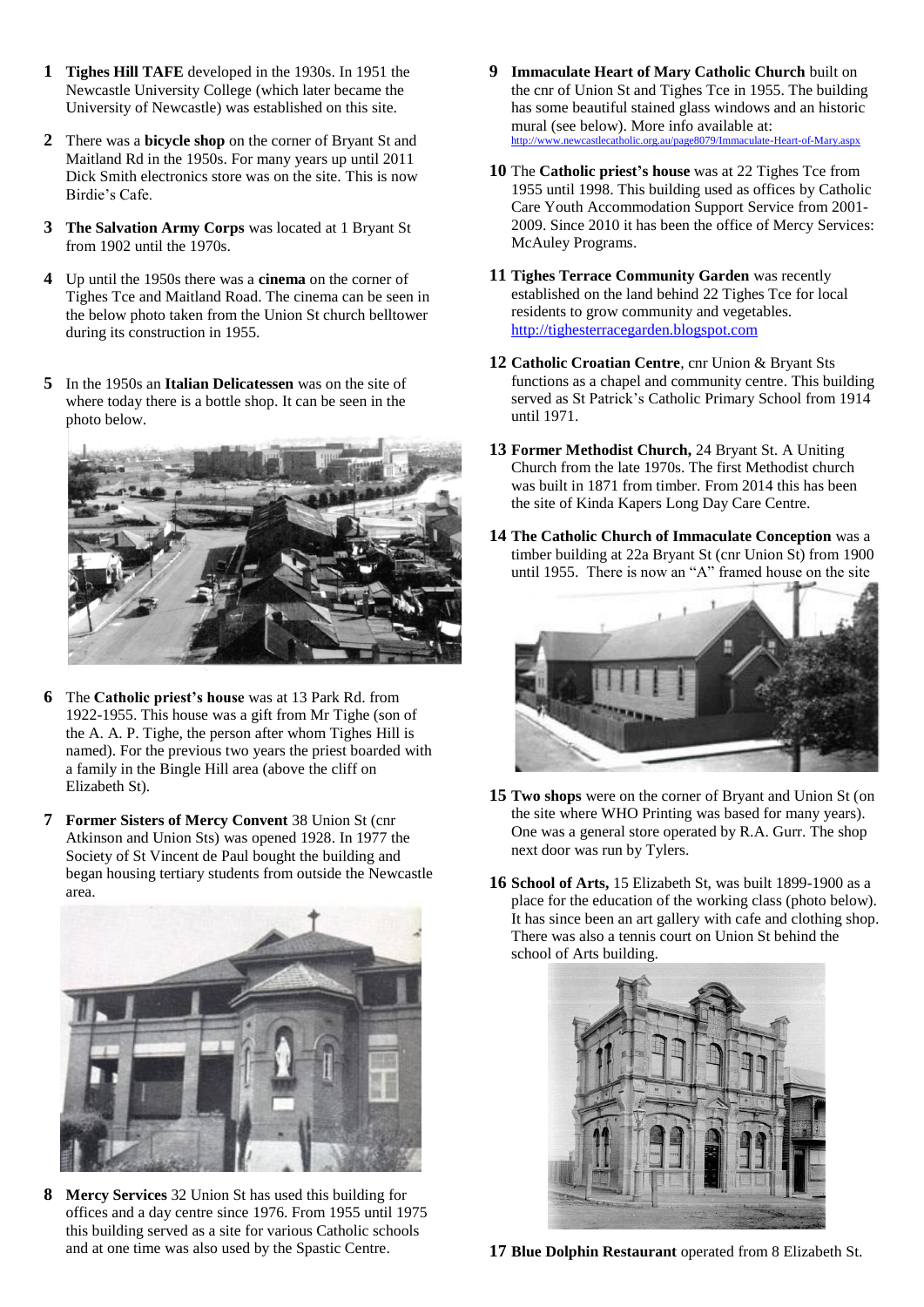**18 Post Office**. The first Tighes Hill post office was established in 1872. From 1937 until it closed in 1997 the post office operated from 4 Elizabeth St



- **19 Campbell's Chemist** was on the corner of Maitland Rd and Elizabeth streets on the ground floor of what is now student accommodation. Other shops that were at some stage in this block were: Long's Newsagency, Pam's Curls hairdresser, a fish shop, a grocery store, Hanson's fruit and vegetable shop, Youngberry's shop, a baby shop, and Barlow's Shoe, Haberdashery and Boot Repair store. Barlow's was owned by Eric Barlow and managed by his daughter Mona Barlow and his two sons Eric and Ken were the bootmakers/repairers. The shop sold all haberdashery items, wool, shoes both ladies and men's, and ladies underwear. They also repaired shoes and had the contract to supply Work boots to Lysaghts'. Some of the machinery for sewing the uppers of the work boots was in the rear of the shop and the workshop for repairs etc. was housed in the building above the driveway.
- **20 Cross Keys Hotel,** was on the cnr Maitland Rd & Elizabeth St. Advitech were based on the site for a number of years as was the Hunter Aboriginal Children's Service.



- **21 Rosedale Hall** on Maitland Rd. In 1895 the Sisters of Mercy ran a primary school here during the week and on Sundays the hall was used for Mass until 1900. Then the hall was then used for dances and community functions.
- **22 Tighes Hill Fire Station** (brigade picture below from 24/101896) was housed on the land adjoined by Maitland Rd and Henry St, demolished in 1996 (approx) it was replaced by a row of townhouses.



**23 Ferndale Colliery** (no evidence remaining) mined the valuable seam of coal beneath Tighes Hill from 1877 until flooding led to its closure in 1886.



**24 Rock of Hope Hotel,** at 28 Henry St (cnr of Union St) operated until 1888. The property also extended behind 24 & 26 Henry St where originally there were stables belonging to the hotel with there entrance being from Union Street. The hotel was said to be the author Banjo Patterson's preferred pub in Newcastle. In the 1940s the building was owned and lived in by Mrs Maud Kenny (and her husband) and the front section facing the corner of Henry and Union Streets was a Corner Shop leased and managed by Mr & Mrs Croese. Mrs Kenny also owned the two miner's huts at 24 & 26 Henry Street.



- **25 Tighes Hill Social Club building**, cnr Union & Elizabeth Sts, has had various tenants since the Club's closure
- **26 Three shops,** occupied the ground floor of the terraces at 24 Elizabeth St (Cnr Union St). There was a butcher, Daniel's store and a bootmaker.
- **27 Belfast Trading** Company operated from 31 Elizabeth St (next to the Public School) from 1955 until 1960.
- **28** Tighes **Public School,** 33 Elizabeth Street. The first school building was erected in 1878.
- **29** A **Police Station** with lock-up was once in the building at 66 Elizabeth Street which is now a house.
- **30 70 Elizabeth St** was built in 1912 by Thomas Armstrong, Mayor of Wickham and Member of Parliament
- **31 Three shops** were once on the land that is now a park on the corner of William and Elizabeth Sts. There was a hairdresser, a general store and a butcher.
- **32 Tighes Hill Community Garden**. The original Tighes Hill Community Garden.

<http://tigheshillgarden.blogspot.com/>

If you have further information on significant sites in Tighes Hill please contact: [lawrie.hallinan@mercyservices.org.au](mailto:lawrie.hallinan@mercyservices.org.au)